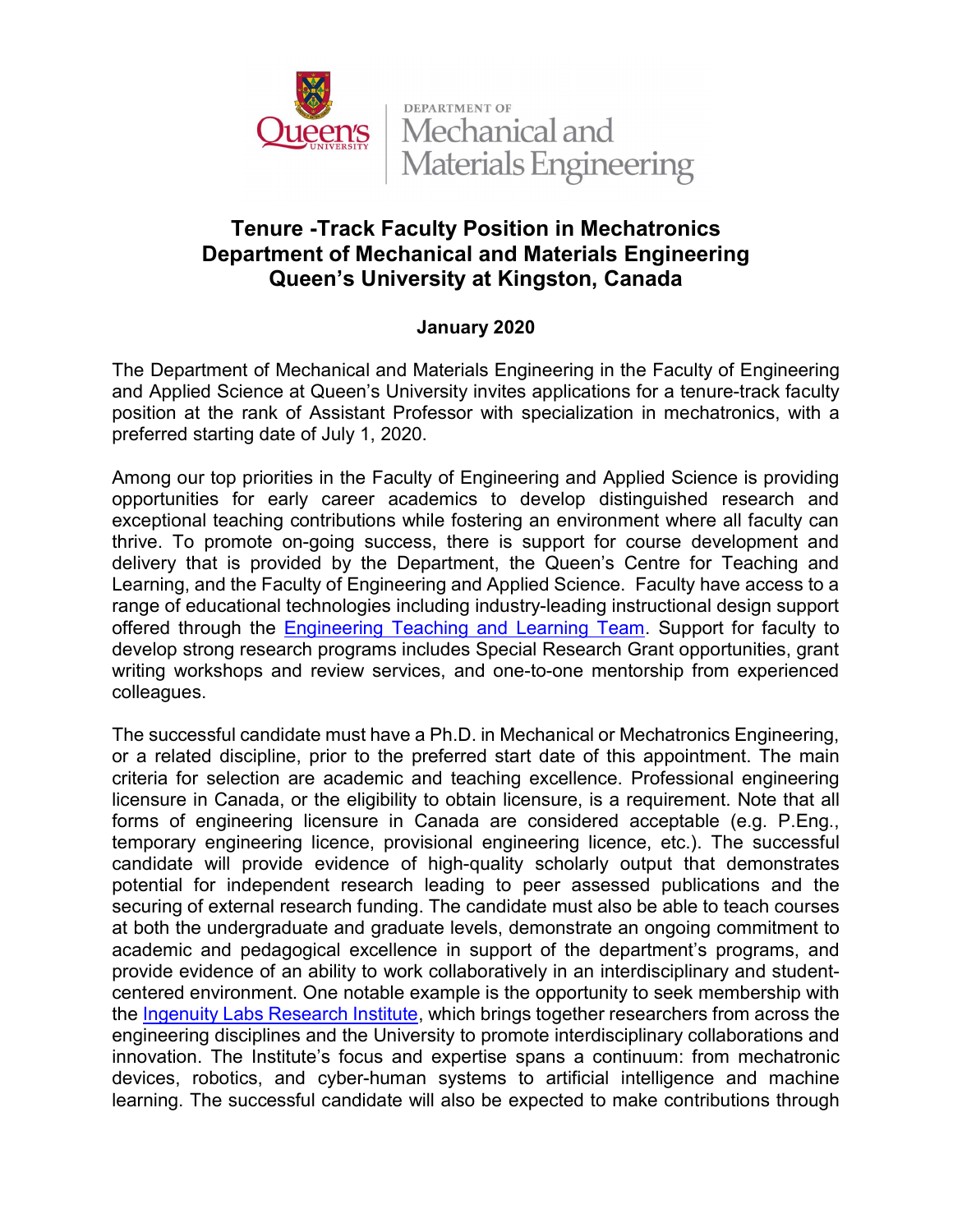service to the department, the Faculty, the University, and/or the broader community. Salary will be commensurate with qualifications and experience.

The Department is comprised of approximately 30 faculty members, 600 undergraduate students and 150 graduate students. Research in the Department is supported by three research chairs: a Tier 1 CRC in Computational Turbulence, a Tier 1 CRC in Mechanics of Materials, and an NSERC Industrial Research Chair in Nuclear Materials. The Department also boasts a number of world-class experimental research facilities, including the Optical Towing Tank for Energetics Research Laboratory [\(OTTER Lab\)](https://rivallab.com/facilities/), the Reactor Materials Testing Laboratory [\(RMTL\)](https://rmtl.engineering.queensu.ca/), and the aforementioned link to the Ingenuity Labs Research Institute. More details about the Department can be found at [me.queensu.ca.](https://me.queensu.ca/)

People from across Canada and around the world come to learn, teach and carry out research at Queen's University. Faculty and their dependents are eligible for an extensive benefits package including prescription drug coverage, vision care, dental care, long term disability insurance, life insurance and access to the Employee and Family Assistance Program. You will also participate in a pension plan. Tuition assistance is available for qualifying employees, their spouses and dependent children. Queen's values families and is pleased to provide a 'top up' to government parental leave benefits for eligible employees on maternity/parental leave. In addition, Queen's provides partial reimbursement for eligible daycare expenses for employees with dependent children in daycare. Details are set out in the Queen's-QUFA Collective Agreement. For more information on employee benefits, see Queen's Human Resources.

Additional information about Queen's University can be found on the [Faculty Recruitment](https://www.queensu.ca/facultyrecruitment/) [and Support](https://www.queensu.ca/facultyrecruitment/) website. The University is situated on the traditional territories of the Haudenosaunee and Anishinaabe, in historic Kingston on the shores of Lake Ontario. Kingston's residents enjoy an outstanding quality of life with a wide range of cultural, recreational, and creative opportunities. Visi[t Inclusive Queen's](https://www.queensu.ca/inclusive/content/home) for information on equity, diversity and inclusion resources and initiatives.

The University invites applications from all qualified individuals. Queen's is committed to employment equity and diversity in the workplace and welcomes applications from women, visible minorities, Aboriginal peoples, persons with disabilities, and LGBTQ persons. All qualified candidates are encouraged to apply; however, in accordance with Canadian immigration requirements, Canadian citizens and permanent residents of Canada will be given priority.

To comply with federal laws, the University is obliged to gather statistical information as to how many applicants for each job vacancy are Canadian citizens / permanent residents of Canada. Applicants need not identify their country of origin or citizenship; however, all applications must include one of the following statements: "I am a Canadian citizen / permanent resident of Canada"; OR, "I am not a Canadian citizen / permanent resident of Canada". Applications that do not include this information will be deemed incomplete.

In addition, the impact of certain circumstances that may legitimately affect a nominee's record of research achievement will be given careful consideration when assessing the